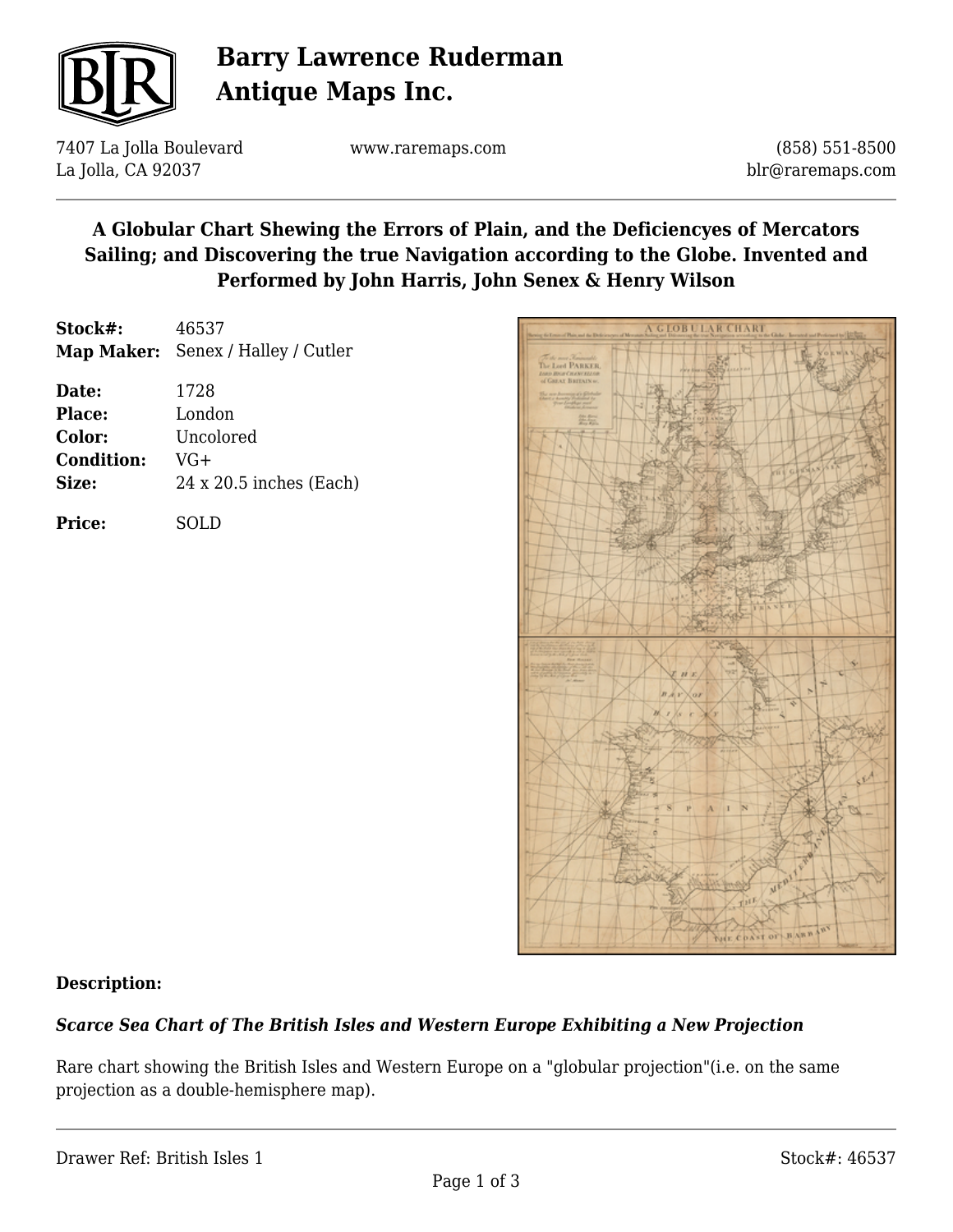

# **Barry Lawrence Ruderman Antique Maps Inc.**

7407 La Jolla Boulevard La Jolla, CA 92037

www.raremaps.com

(858) 551-8500 blr@raremaps.com

## **A Globular Chart Shewing the Errors of Plain, and the Deficiencyes of Mercators Sailing; and Discovering the true Navigation according to the Globe. Invented and Performed by John Harris, John Senex & Henry Wilson**

The chart was created by a brain trust made up of Harry Wilson, John Harris, and the renowned mapmaker and Fellow of the Royal Society John Senex. All three were mapmakers and map sellers. It purports to correct the errors of the Mercator chart, which was commonly thought as the best projection for navigation.

The chart includes testimentary statements from Sir Edmund Halley and Jonathan Merry, attesting to the accuracy and utility of the methodology employed on the chart for navigation. Halley's quote says:

I am of the opinion that this sort of Sea Charts shewing both the true Distances and Bearing of Places by the help of the Rumb lines drawn thereon may be of good use to Navigators; more especailly to such as shall be desirous to sail by the Arch of a Great Circle.

John Merry, a captain, similarly states:

It is my Opinion that this Sea Chart shewing both the true Longitudes and Latitudes of Places, and also the ture Bearings by the rumb lines drawn thereon, will be of good use in Navigation, particularly in Sailing by the Arch of a Great Circle.

The chart is dedicated 'To the most Honourable The Lord Parker, Lord High Chancellor of Great Britain &c.' This is Thomas Parker, the 1st Earl of Macclesfield, Lord High Chancellor of Britain from 1718 to 1725. He was also a Fellow of the Royal Society and a pall bearer at Isaac Newton's funeral. However, in later life he was convicted of corruption and detained for most of his final years.

### *Atlas Maritimus et Commercialis*

This chart was included in an important English maritime atlas of the early-eighteenth century, the *Atlas Maritimus et Commercialis.* The atlas included a geography text, sailing directions, and sea charts. It was published by, among others, the Knapton brothers, who were also responsible for some of the bestselling voyage accounts of the early- to mid-eighteenth century, including those of William Dampier.

The atlas was published specifically to rival the *English Pilot*, a five-volume work that was published first by John Seller, and then by his son, Jeremiah, and his partner, Charles Price, and then by Mount & Page. To differentiate it from the competition, the *Atlas* was published in one volume. It also featured the western and southern coasts of the Americas, which were not included in the *Pilot*.

Much of the text of the work is attributed to Daniel Defoe who, in addition to writing *Robinson Crusoe*,